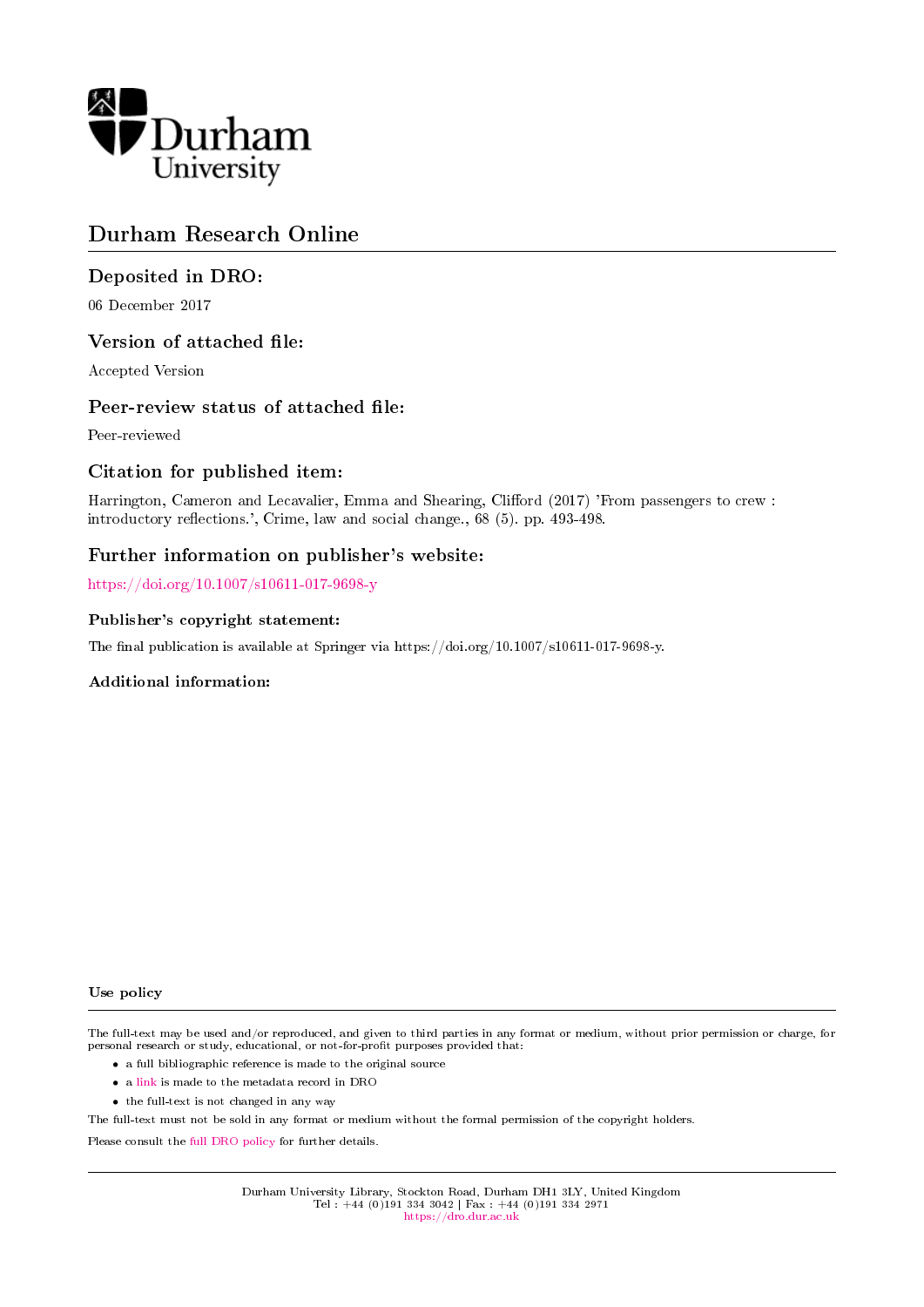## **From Passengers to Crew: Introductory Reflections**

Cameron Harrington, Emma Lecavalier & Clifford Shearing

Final version.

Published as: Cameron Harrington, Clifford Shearing and Emma Lecavalier. 2017. "From Passengers to Crew: Introductory Reflections." *Crime, Law, and Social Change*. DOI: https://doi.org/10.1007/s10611-017-9698-y

It is only very recently that we humans have come to recognize our place on this Earth. As Marshall McLuhan once put it: "On Spaceship Earth there are no passengers; everybody is a member of the crew" (McLuhan, 1974, p. 50). While we have never been simply passengers, our status as crew has mattered little for almost all of human history; to paraphrase Harari (2014) we have been decidedly "insignificant" crew members. This changed drastically with our capture of fossil fuels, or "ancient sunlight" as Hartmann (1999) calls it, to drive the machine of successive industrial revolutions (Marks, 2006). Thanks to these developments, the Earth has transitioned out of the Holocene and into what is now being termed the Anthropocene, an age in which our status as crew members is hugely significant. We have become "geological actors" (Chakrabarty, 2009) whose actions have shaped, and are reshaping, the systems that have kept Spaceship Earth on its course for some 10, 000 years. The consequences of this new era are both profoundly global and acutely local: with the pushing of our planetary boundaries, safe spaces for humans and other species are shrinking, giving way to less favourable and less stable planetary conditions for the lifeforms evolved in the previous Holocene era.

Our Earth has entered "uncharted territory" (World Meteorological Organization, 2017). The great acceleration of Earth system indicators suggests that a fundamental shift in the makeup of the planet is ongoing (Steffen et al., 2015). The amount of carbon released into the atmosphere is unprecedented over the last 66 million years (Zeebe, Ridgwell,  $\&$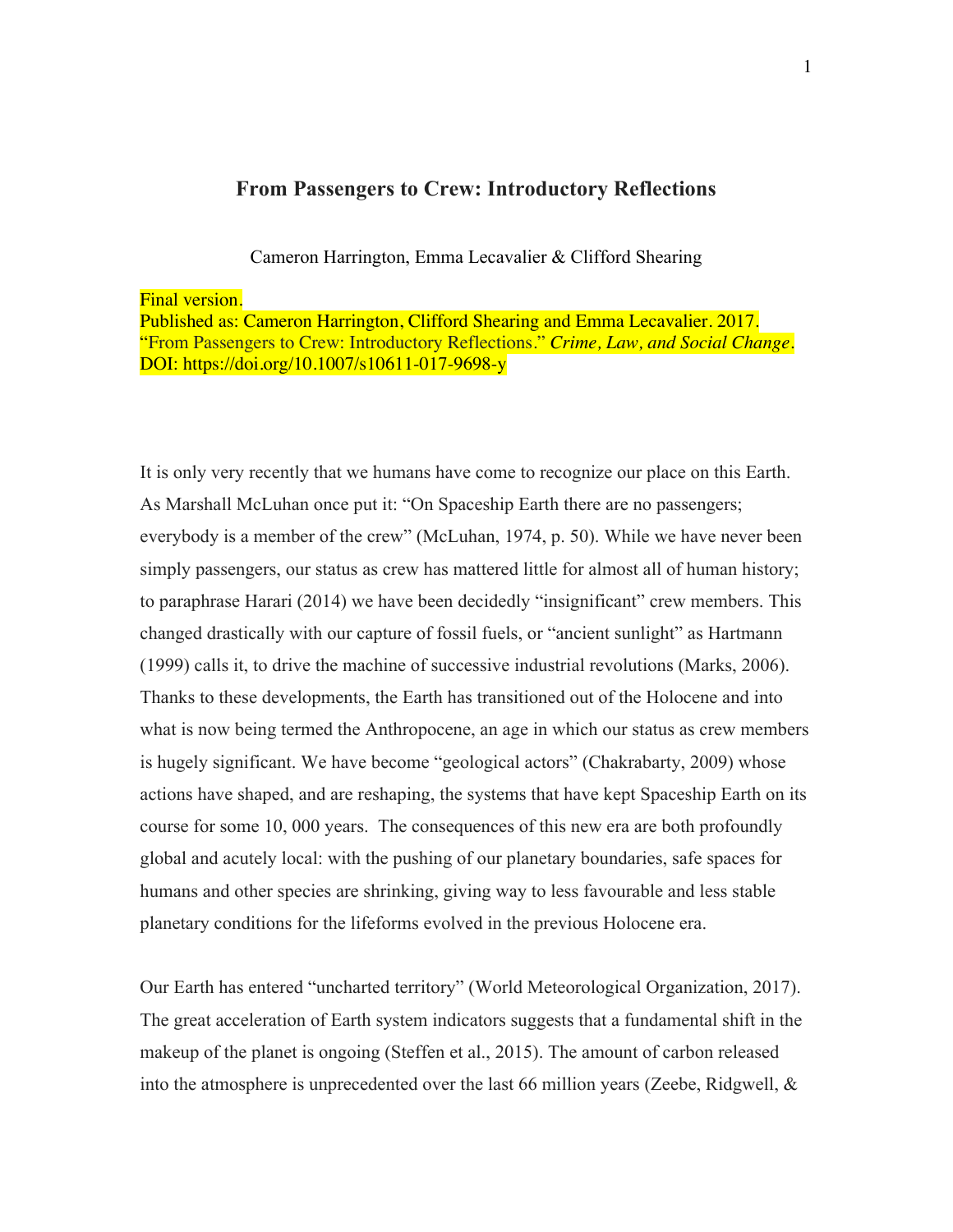Zachos, 2016). This has precipitated a sharply rising warming trend. In 2016, surface temperatures were the warmest on record since modern recordkeeping began in 1880 (NASA, 2017). Beyond the precipitous warming of the oceans and of surface temperatures, human actions have led to steep declines in biodiversity, atmospheric increases of nitrous oxide, acidification of the oceans, and much else. Indeed, as some now argue, the Earth may be in the midst of its sixth mass extinction in its 3.7 billion year history – and the first to be caused by a single species (Kolbert, 2014). Humans can now be classified as geological, world-making actors. The scale and complexity of humangenerated shifts has moved us beyond the limits of existing knowledge. We are entering a new human-made world that we do not understand.

This presents, of course, significant and unique security challenges. While the security implications of environmental change have been identified and assessed for decades in relevant literatures such as green criminology and environmental security, environmental problems are now more severe, increasingly impactful, and perhaps most importantly, more fully global (though their effects are often local and contextual) than ever before. Ongoing changes to the climate, biodiversity, and a host of other Earth system processes hold significant implications for interstate conflict, civil strife, and broader human development (Green & Hale, 2017). They will produce environmental insecurities that cause crime and inequality. They will challenge prevailing norms and structures that order environmental harms, laws, and regulations. An Anthropocene future portends significant sea-level rise, the displacement of peoples, diminished crop yields, the spread of disease, and increasing water scarcity in areas already struggling to secure enough water. These are not typical "everyday" environmental problems; they hold the potential to radically disrupt global politics, how we govern the public good of safety, and contemporary logics of security. The Anthropocene does not simply add more environmental concerns to existing security frameworks, it pushes ideas of security to their limits. No security theory can make sense of 200 feet of sea-level rise (Winkelmann et al.,, 2015). Or, take for instance, scientific estimates that place current extinction rates 1,000 times higher than normal, and future rates that are likely to be 10,000 times higher (De Vos et al., 2015). If the world is now experiencing a "sixth mass extinction," the first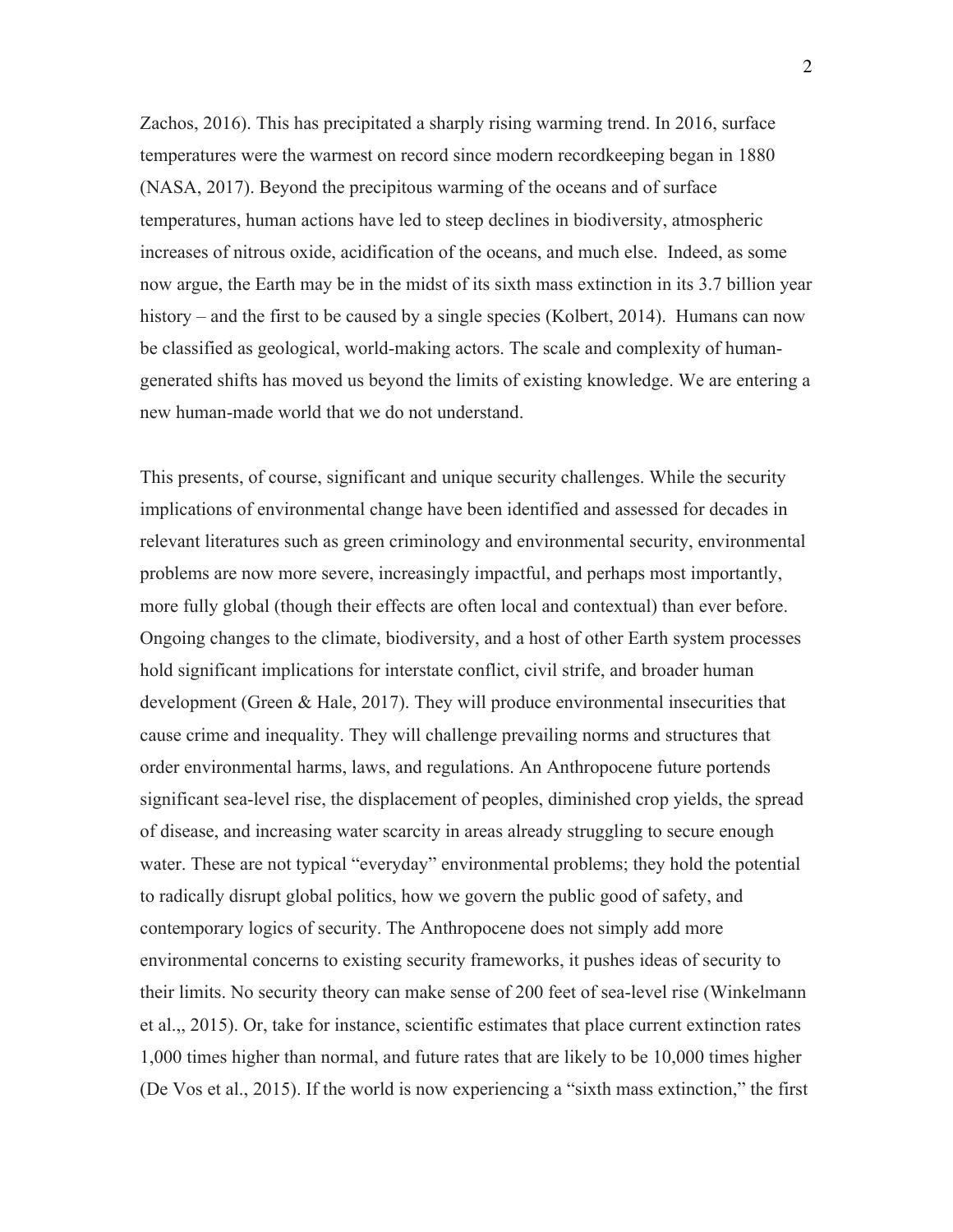to be caused by humans, we need to reconsider the logic of the traditional security problematique – ensuring the promise of safety and survival (Harrington, 2016). Further, if the Anthropocene destabilizes one of the organizing tenets of modernity upon which security rests — the separation between humans and nature — then scholars need to creatively confront the empirical and theoretical implications of this new world.

It is this latter disruption — the dissolution of human-nature dualism — that lay behind our challenge to security scholars to interrogate the role and prevalence of *entanglement,* particularly the entanglement of Earthlings with each other and with the Earth system of which they are a part. The idea of entanglement goes beyond past understandings of interdependence and networked connections and compels us to question the idea that any entity — human or non-human, sentient or non-sentient, bio-physical or physical, macro or nano — can be truly distinct. Entanglement instead suggests that "systems must always be conceptualized within collective terms" (Taffel  $&$  Holm, 2017, p. ix). As the authors in this Special Issue highlight, the Anthropocene provides us with a striking illustration of this condition, making apparent the ways in which human societies are entangled with something we once called "nature". While nature has never been an entity that existed outside of humans and society, phenomena such as climate change, ocean acidification, stratospheric ozone depletion, and land-system changes highlight how deeply human action can, and has, reshaped our biophysical realm, and similarly, how biophysical systems have shaped human life.

A recognition of entanglement compels us to reconsider the diverse ways in which subjects and objects co-exist and are co-constituted. Instead of a world comprised of distinct entities (eg, states, individuals) interacting in the rational pursuit of their interests, entanglements inform us of the indistinction of actors in the first place. It is not simply that humans are a part of nature. The social and the natural have become indistinguishable. In Bruno Latour's words, "[t]o be a subject is not to act autonomously in front of an objective background, but *to share agency with other subjects that have also lost their autonomy*" (2014, p. 5, italics in original). Our worlds are plural, enfolded, inseparable — entangled.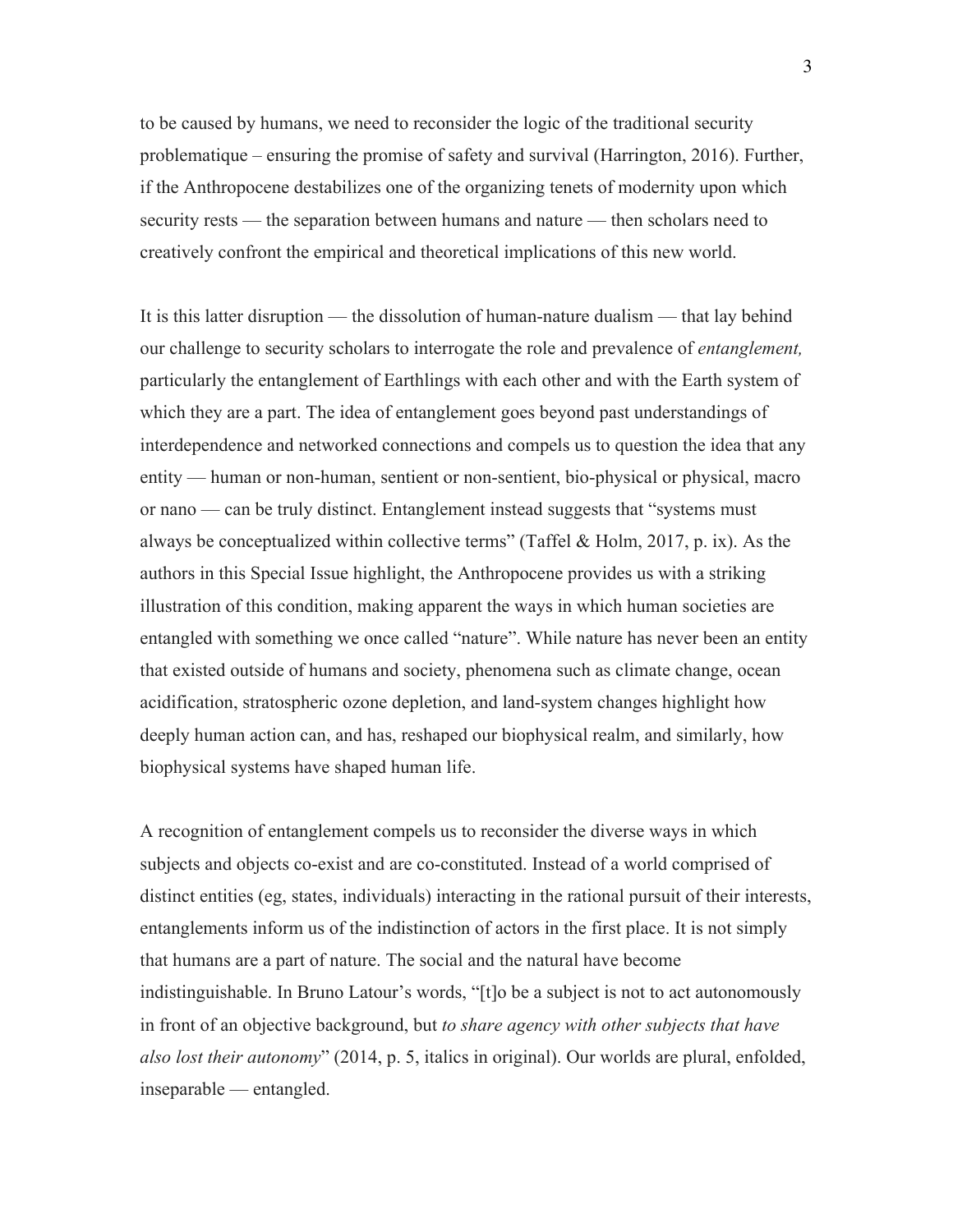Understanding what this means for security after long imagining ourselves as separate, superior beings, is difficult. Entanglements are always in flux, and thus we must look at their different strands, their original preconditions, and their complex, diverging consequences. For guidance it is useful to look to a domain that has led the way in exploring entanglements — quantum physics. Quantum thinking has problematized conventional, atomistic conceptions such as: "large objects are reducible to the properties and interactions of smaller ones"; "objects have definite properties"; and "objects are fully 'separable', meaning that their identity is constituted solely by their internal structure and spatial-temporal location rather than by their relationships to other objects" (Wendt, 2015, p. 60). Within quantum thought — which Einstein famously dismissed as "spooky action at a distance," (Born, 1971, p.  $\overline{158}$ ) — entangled particles, existing on opposite sides of vast spaces might be considered, for all intents and purposes, as one object (Neep, 2016, p. 21). When one particle is observed/measured, it instantaneously causes shifts in its entangled other, accordingly, they can no longer be described in the same way, as separate objects. To know a *whole* system requires, not the breaking of it into its constituent parts, but recognizing its entangled relationships.

For some readers our trio of concepts — security, entanglement and the Anthropocene may at the outset appear esoteric or disjointed. While green criminology and global environmental security have research programs that are decades-old, only recently have scholars in these traditions begun to turn their attention to the Anthropocene crisis (Dalby, 2016; Fagan, 2016; Mitchell, 2014; Hamilton,2016; Burke et al., 2016; Harrington, 2016; Shearing, 2015; Floyd, 2015; Harrington & Shearing, 2017). As for the implications of entanglement for ideas and practices of security, these remain largely speculative.<sup>1</sup>

Yet, given all we now know about the character of the Anthropocene, with its multiscalar systems made up of individuals, communities, ecosystems, and technologies that

 

<sup>&</sup>lt;sup>1</sup>As always, there are important exceptions. "Project Q", a transnational research group housed at the Centre for International Security Studies at the University of Sydney has in recent years examined the peace and security implications arising from the quantum age.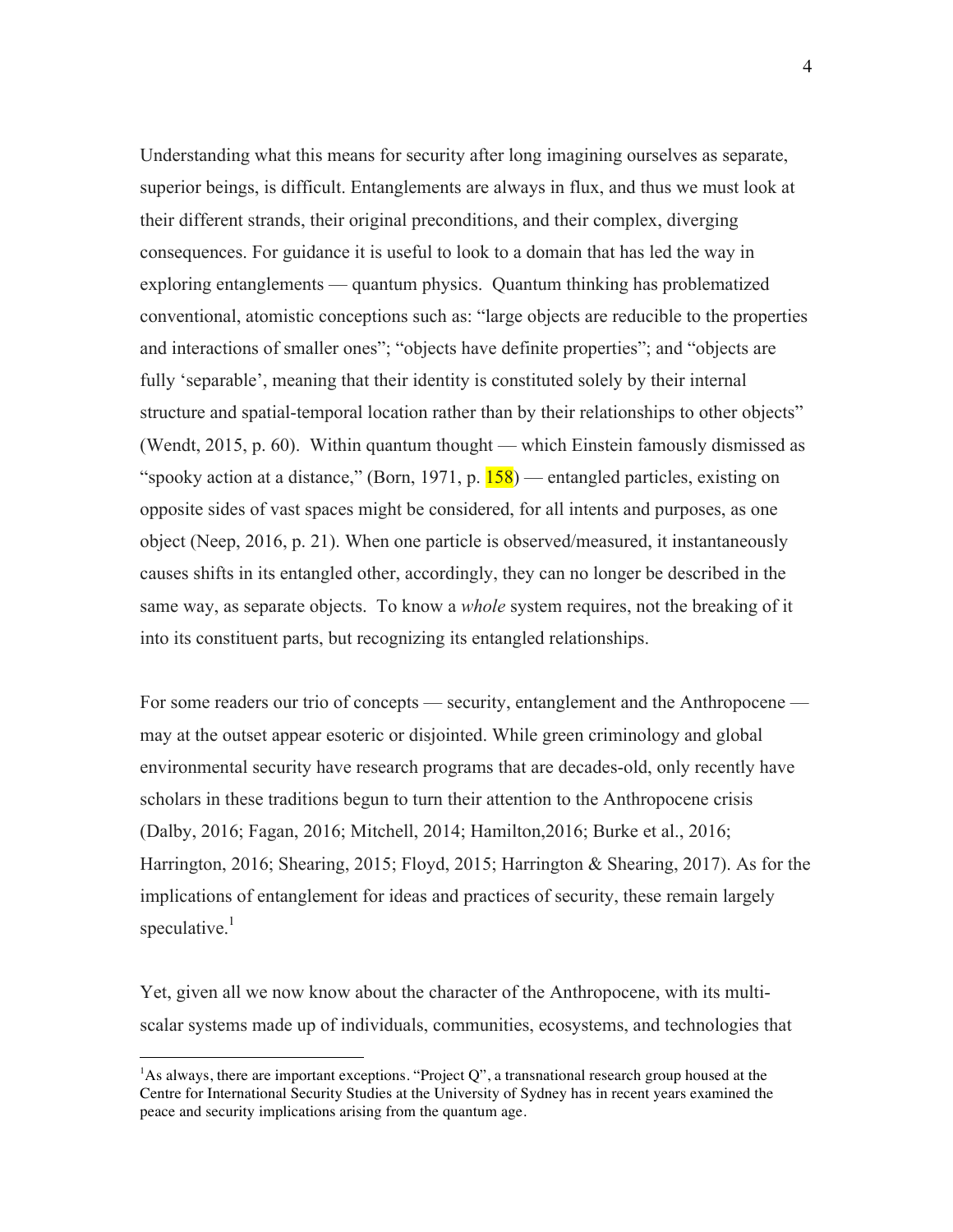flow across boundaries, there is a pressing need for interdisciplinary, empirical and theoretical work that connects security, entanglement and the Anthropocene. This is so despite the fact that many remain sceptical that the either the Anthropocene or entanglement concepts offer something profoundly new, or argue that it fails to provide the type of political escape route needed to deal with ongoing environmental catastrophes (Autin & Holbrook, 2012; Fagan, 2016). Nonetheless, the Anthropocene is more than a fad or passing trend. To be sure, it contains multitudes and contradictions within it that do not produce easy or comfortable answers. But it offers us unique ways of seeing and understanding a wider, more complex and connected ecology than previous generations of security studies have allowed.

The contributors to this volume – security scholars from different disciplines – were invited to explore how security might be conceived, reassembled and re-enacted within an entangled world in which humans are a set of things among many. This presented three challenges posed by the condition of entanglement:

- 1. Recognizing our entanglements invites us to rethink our conceptualization of how "things," impact security. It requires us to broaden our analyses to include the "social life" of non-humans, objects, and materials.
- 2. Entanglement troubles the social scientific idea of the agent and upsets the longheld assumptions of rational, unified actors, detached from the world around them. Figuring out the roles and responsibilities of security actors has never been harder.
- 3. Finally, the condition of entanglement in the Anthropocene complicates our ideas about the future. In particular, it requires us to consider how the world is preparing (or not preparing) for a future that will be radically different from the past and present.

The authors of this volume have reflected on the following two questions:

• How do we bring the Anthropocene into the study of security?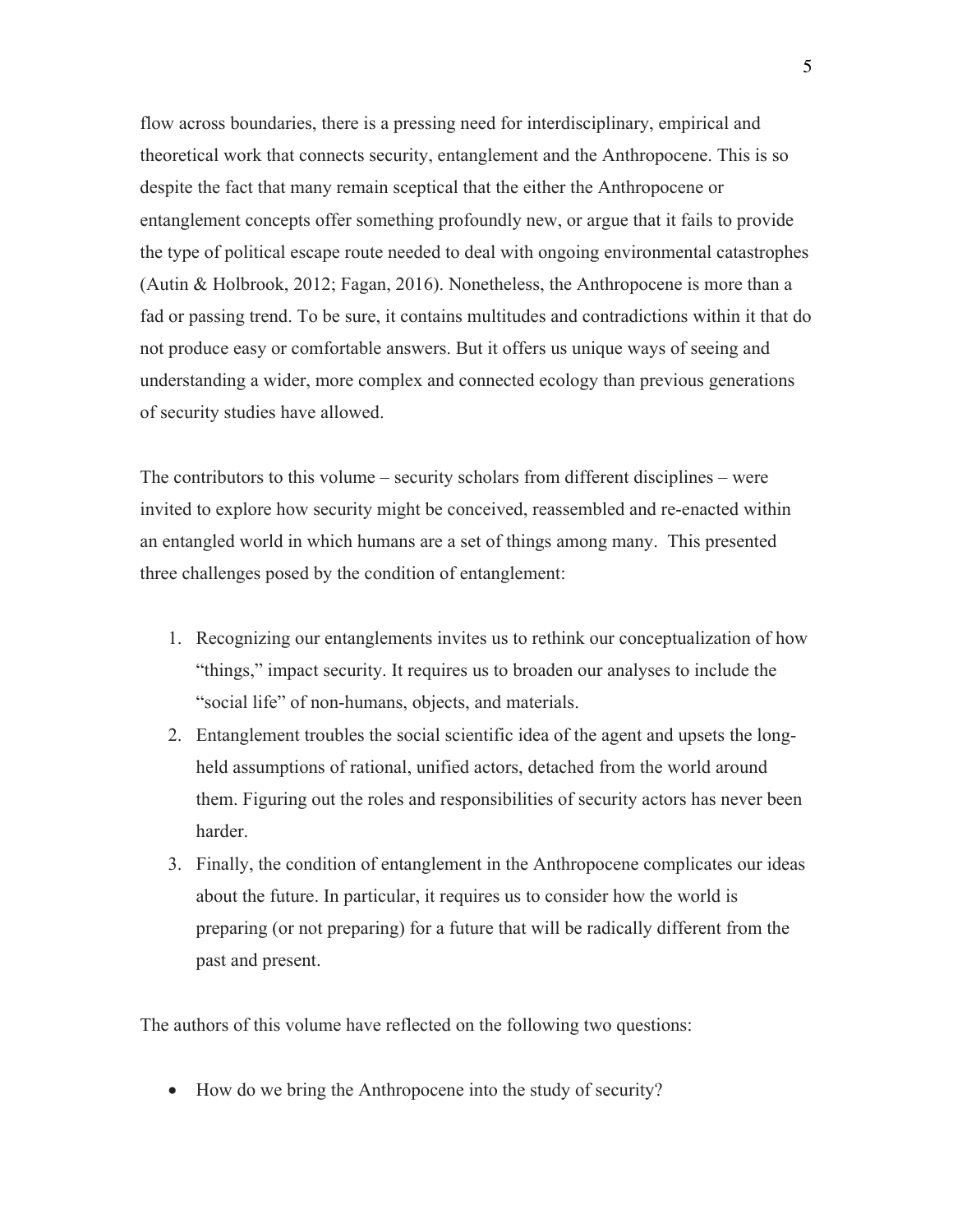• What does it mean to be secure in an entangled world?

The six articles included in this Issue each approach these challenges and questions very differently. They construct conversations that include unique, often contrasting, voices, which reflect the very different perspectives of the authors and their locations across the field of security studies. They do not all cohere to a single message or advise a uniform course of action. They rarely overlap in terms of their subject matter. To us, this is not a problem, but accurately reflects the intellectual diversity that must be built into Anthropocene studies. There is no single way to bring security into the Anthropocene and we do not wish to contribute to a singular "Anthropocene School" that orders interpretation. The new age is too vast, too complex. Instead we believe we should embrace the plurality of voices and begin building new security edifices that match and reflect the creativity of the world.

The articles can be thought of as tackling two dimensions of the entanglement and security question. The first three articles examine different empirical realities that reflect Anthropocene entanglements. In "Food security and secure food in the Anthropocene" Scott Lougheed and Myra Hird trace the contemporary Western food systems to shed light on entanglements of human and others, living and non-living, biological and inorganic. Via an examination of the flows of food, Lougheed and Hird argue that as different societies seek to secure their food systems, they enact very different biopolitical forms. Safety and security become the product of waste, which is itself an encounter between humans and the inhuman. Jan Froestad and Clifford Shearing focus their gaze on the entangled relationship of energy and human wellbeing. They trace how Holocene wellbeing was created through fire regimes, with each different energy enrolment shifting human ways of being in often quite fundamental ways. In their view, energy security has emerged as a defining geopolitical issue of the  $21<sup>st</sup>$  Century. The pursuit of ever greater amounts of energy to provide for human wellbeing has, they argue, led us into an "entropy trap". To escape this trap Froestad and Shearing argue that a radically decentralized, modular and "green" energy infrastructure is required. Emma Lecavalier and Cameron Harrington take up the challenge of security entanglements by asking what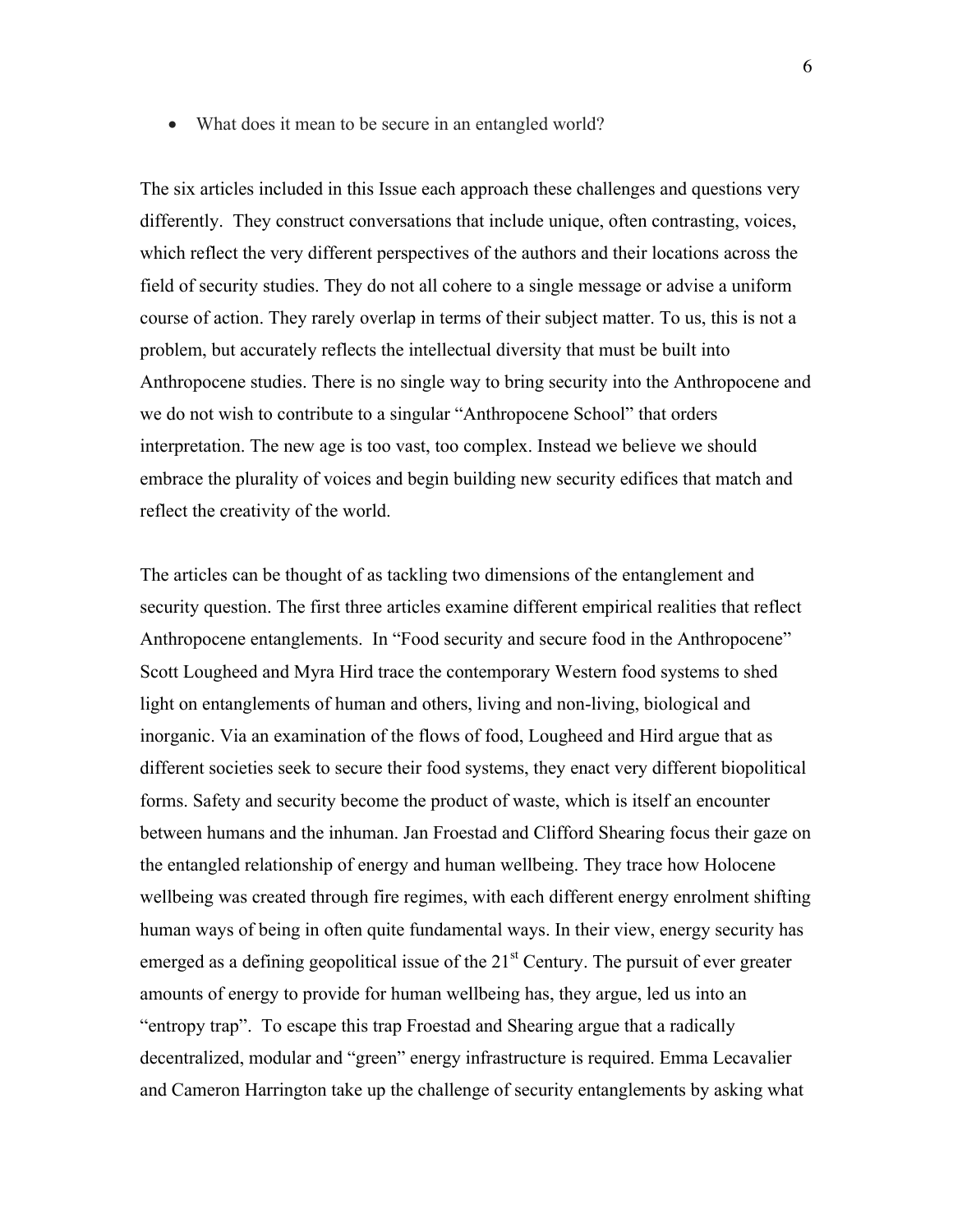it means to take materiality seriously. To do so they hone in on the case of energy transitions in India to trace how the materiality of coal has influenced the character and depth of energy transitions. They argue that human entanglement with coal begins long before the mineral is transformed into energy. They suggest that as societies struggle to break free of "carbon lock-ins" they might do well to consider the inter-linkages between coal itself and the social world in which it is enlivened.

The second trio of articles offer theoretical interventions on security in the Anthropocene. Mariana Valverde's article argues that our contemporary environmental crises require us to revolutionize our theoretical toolbox. She employs Foucault's genealogy of Western Man as a way to reflect on how the Anthropocene challenges key western conceptual categories of crime and security such as "acts", "persons" and "institutions." As we move further into an age of entanglement, Valverde suggests that scholars must engage far more with long-existing indigenous traditions that centre relationships rather than individuals in legal and political thought. In so doing, we will be able to enact new measures to combat the ongoing damages to the Earth, while simultaneously listening to those peoples who have suffered the most from environmental injustice. Like Valverde, Marc Schuilenberg and Rik Peeters also draw from Foucault. They argue that the Anthropocene demonstrates how classic forms of risk regulation (eg, contracts, laws) have produced new pressures that in turn create new forms of complex governance modalities. Turning to other thinkers like Mauss and Harcourt, they focus on the emergence of "gift relations" as a way for governance actors to manipulate security politics specifically, and human behaviour more broadly. In this reading, the Anthropocene offers new ways to punish and reward (often simultaneously) human behaviour. Gift-giving in the Anthropocene ends up blurring previously demarcated lines between governments and citizens and between public and private relations. Our issue concludes with Scott Hamilton's "Securing Ourselves *from* Ourselves? The Paradox of 'Entanglement' in the Anthropocene." Hamilton offers a critique of entanglement discourses. He suggests that ironically the effects of the Anthropocene may well be leading to a further *dis-*entanglement of humans and nature. Hamilton cautions scholars, who are drawn towards quantum and other forms of entanglement theorizing, to tread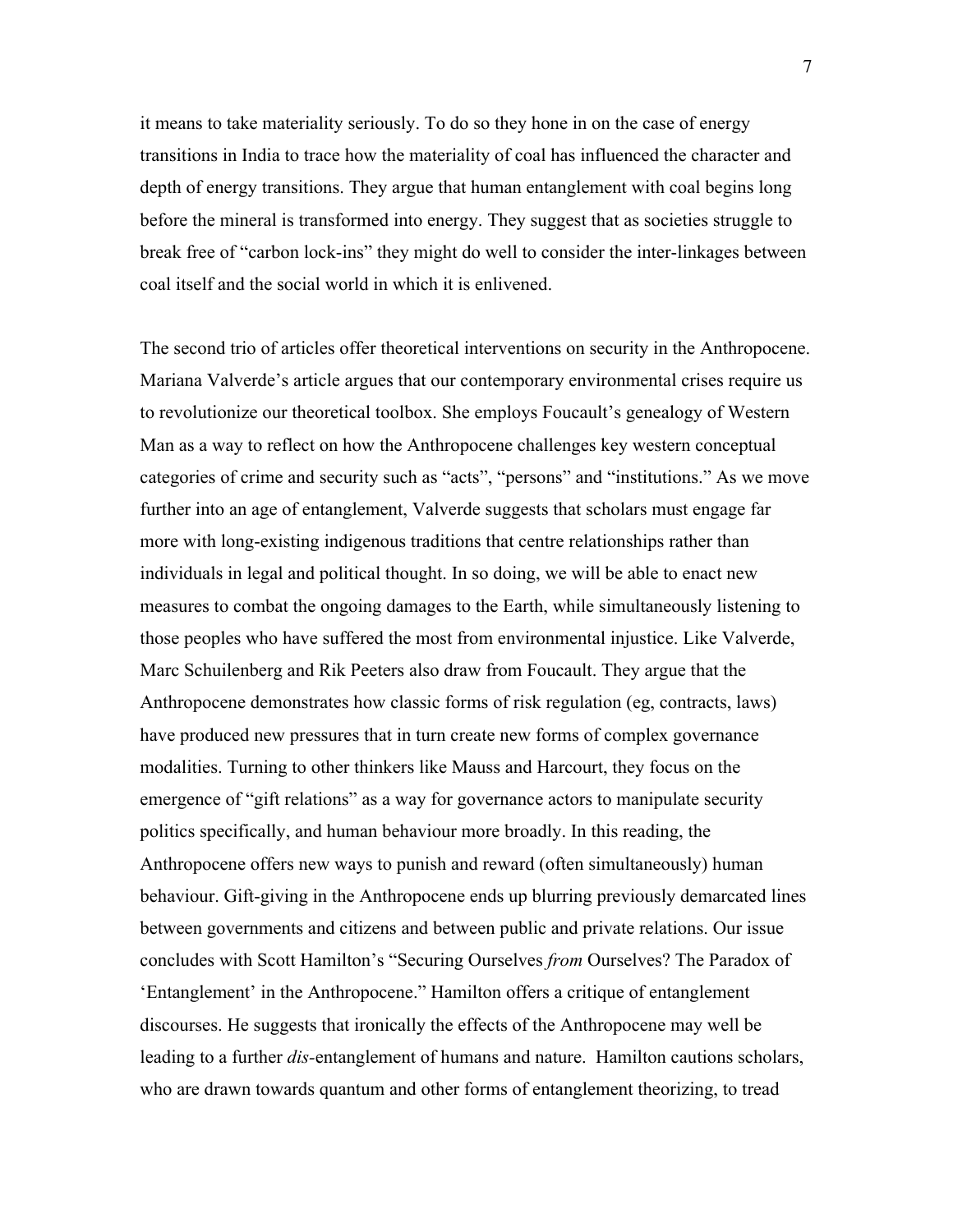cautiously as they enter this new terrain. Doing so, he argues, often obscures, rather than replaces the neo-Newtownian, Western cosmology, and endangers any hope of adequately responding to Anthropocene crises.

Taken together, the articles in this issue invite us to reflect on Anthropocene entanglements - what they have meant, might mean, and perhaps should mean, in order for us to exist securely in the new world.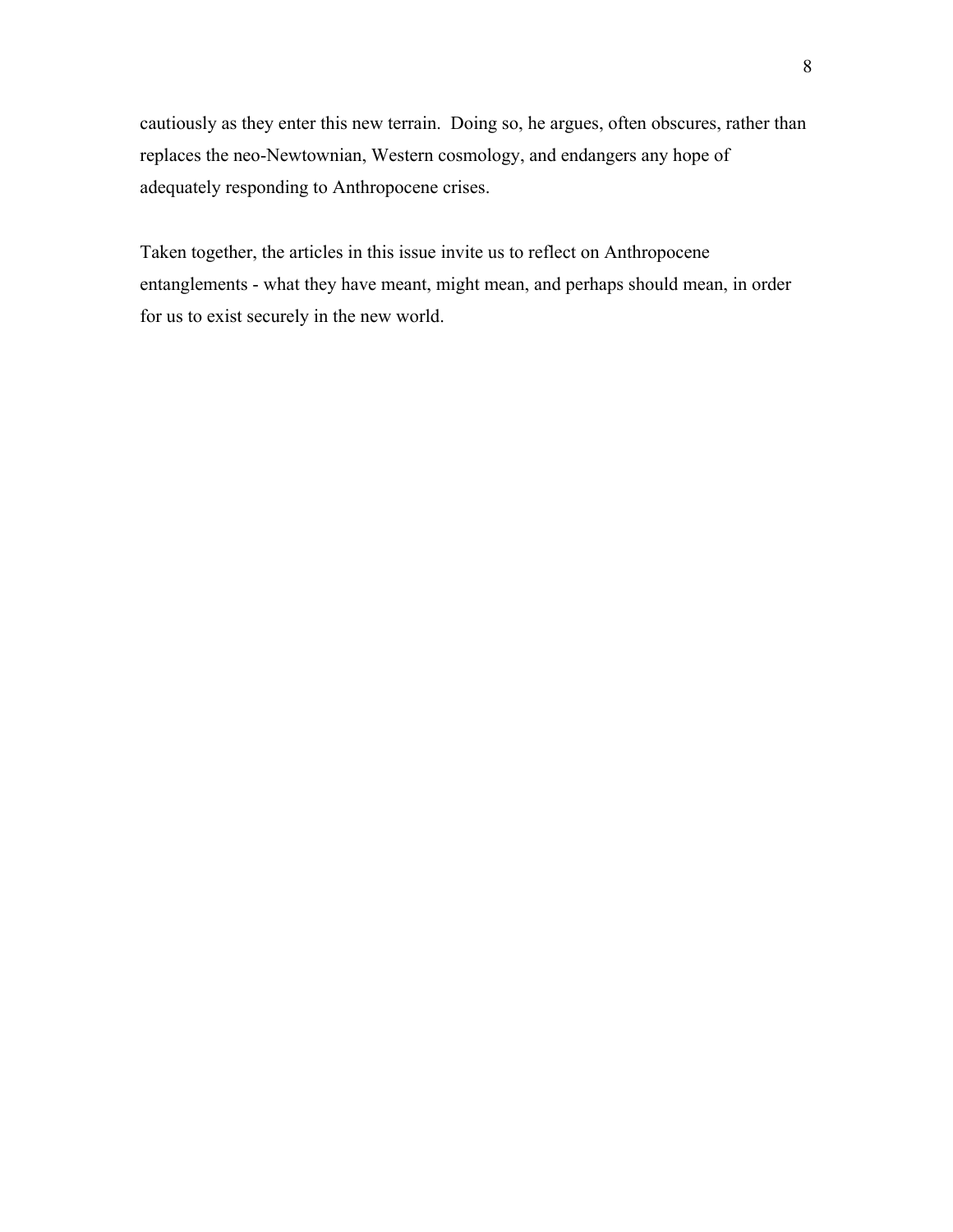### **References**

Autin, Whitney J., & Holbrook, John M. (2012). Is the Anthropocene an issue of stratigraphy or pop culture? *GSA Today*, 22(7), pp. 60-61.

Burke, Anthony, Fishel, Stefanie, Mitchell, Audra, Dalby, Simon & Levine, Daniel. (2016).Planet Politics: A Manifesto from the End of IR. *Millennium: Journal of International Studies*, 44(3), pp. 499-523.

Born, Max, (Ed.) (1971). *The Born-Einstein Letters* (1st ed.). New York: Walker.

Chakrabarty, Dipesh. (2009). The Climate of History: Four Theses. *Critical Inquiry*, 35(2), pp.197–222. Retrieved from http://www.jstor.org/stable/10.1086/596640 .

Dalby, Simon. (2016). Framing the Anthropocene: The good, the bad and the ugly. *The Anthropocene Review*, 3(1), pp. 33-51.

- De Vos, Juriaan M., Joppa, Lucas N., Gittleman, John L., Stephens, Patrick R., & Pimm, Stuart L. (2015). Estimating the Normal Background Rate of Species Extinction. *Conservation Biology*, 29(2), pp. 452–62.
- Fagan, Madeleine. (2016). Security in the anthropocene: Environment, ecology, escape. *European Journal of International Relations* [Published online ahead of print April 7]. Doi: 10.1177/1354066116639738.
- Floyd, Rita. (2015). Environmental security and the case against rethinking criminology as 'security-ology'. *Criminology & Criminal Justice*, 15(3), pp. 277-82.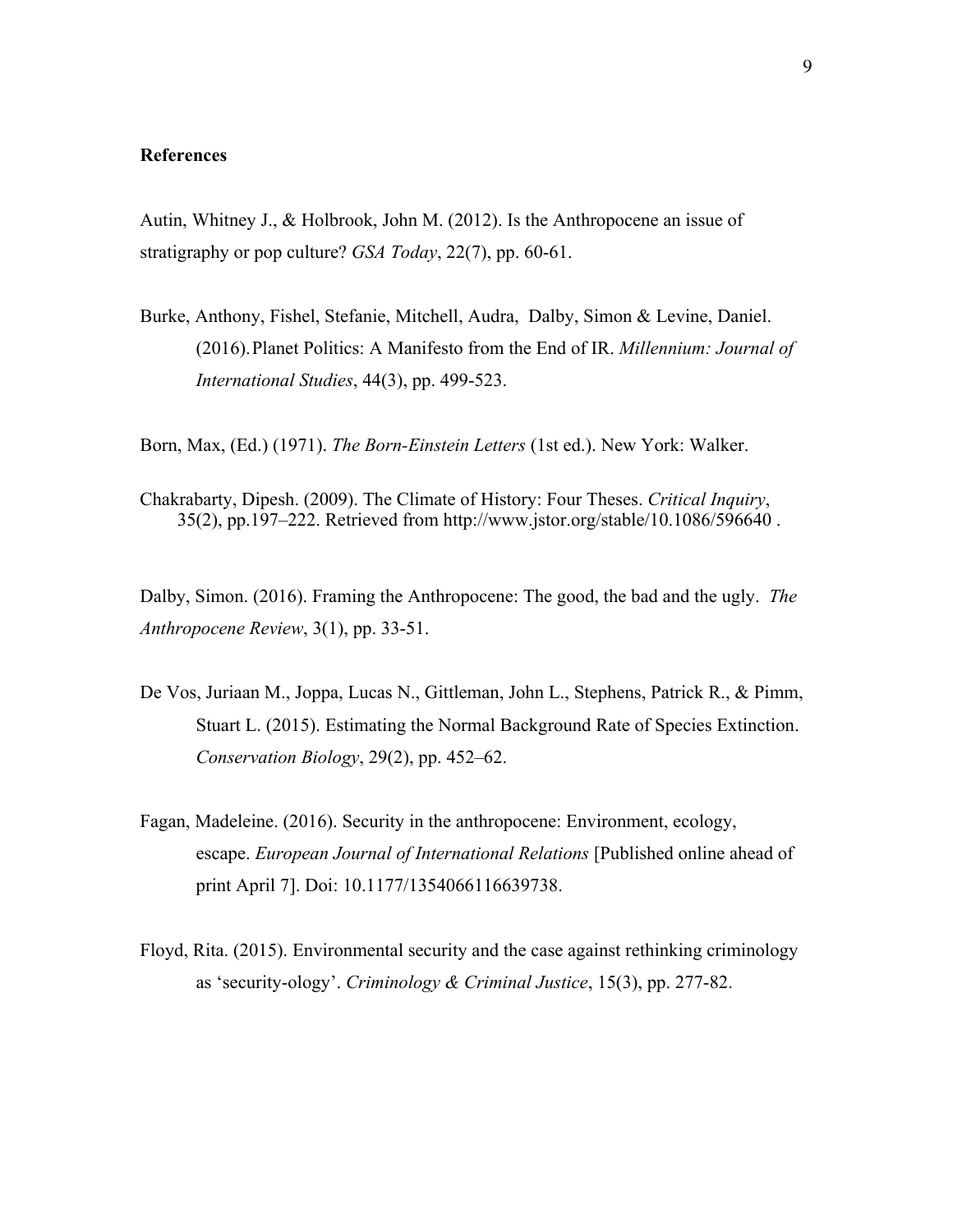- Green, Jessica F., & Hale, Thomas N. (2017). Reversing the Marginalization of Global Environmental Politics in International Relations: An Opportunity for the Discipline. *PS: Political Science & Politics*, 50(2), pp. 473-479.
- Hamilton, Scott. (2016). The measure of all things? The Anthropocene as a global biopolitics of carbon. *European Journal of International Relations,* [Published online ahead of print December 22]. Doi: 10.1177/1354066116683831.

Harari, Yuval. (2014). *Sapiens: A Brief History of Humankind*. London: Harvill Secker.

- Harrington, Cameron. (2016). The Ends of the World: International Relations and the Anthropocene. *Millennium: Journal of International Studies*, 44(3), pp. 478-498.
- Harrington, Cameron, & Shearing, Clifford. (2017). *Security in the Anthropocene: Reflections on Safety and Care*. London and Bielefeld: Transcript.
- Hartmann, Thom. (1999). *The Last Hours of Ancient Sunlight: Waking Up to Personal and Global Transformation*. New York: Harmony Books.
- Kolbert, Elizabeth. (2014) *The Sixth Extinction: An Unnatural History.* New York: Henry Holt & Company,
- Latour, Bruno. (2014). Agency at the Time of the Anthropocene. *New Literary History*, 45(1), pp. 1-18.
- Marks, Robert. (2006). *Origins of the Modern World: A Global and Ecological Narrative from the Fifteenth to the Twenty-First Century* (2nd ed.). Lanham: Littlefield Publishers.
- Mitchell, Audra. (2014). Only human? A worldly approach to security. *Security Dialogue*, 45(1), pp. 5-21.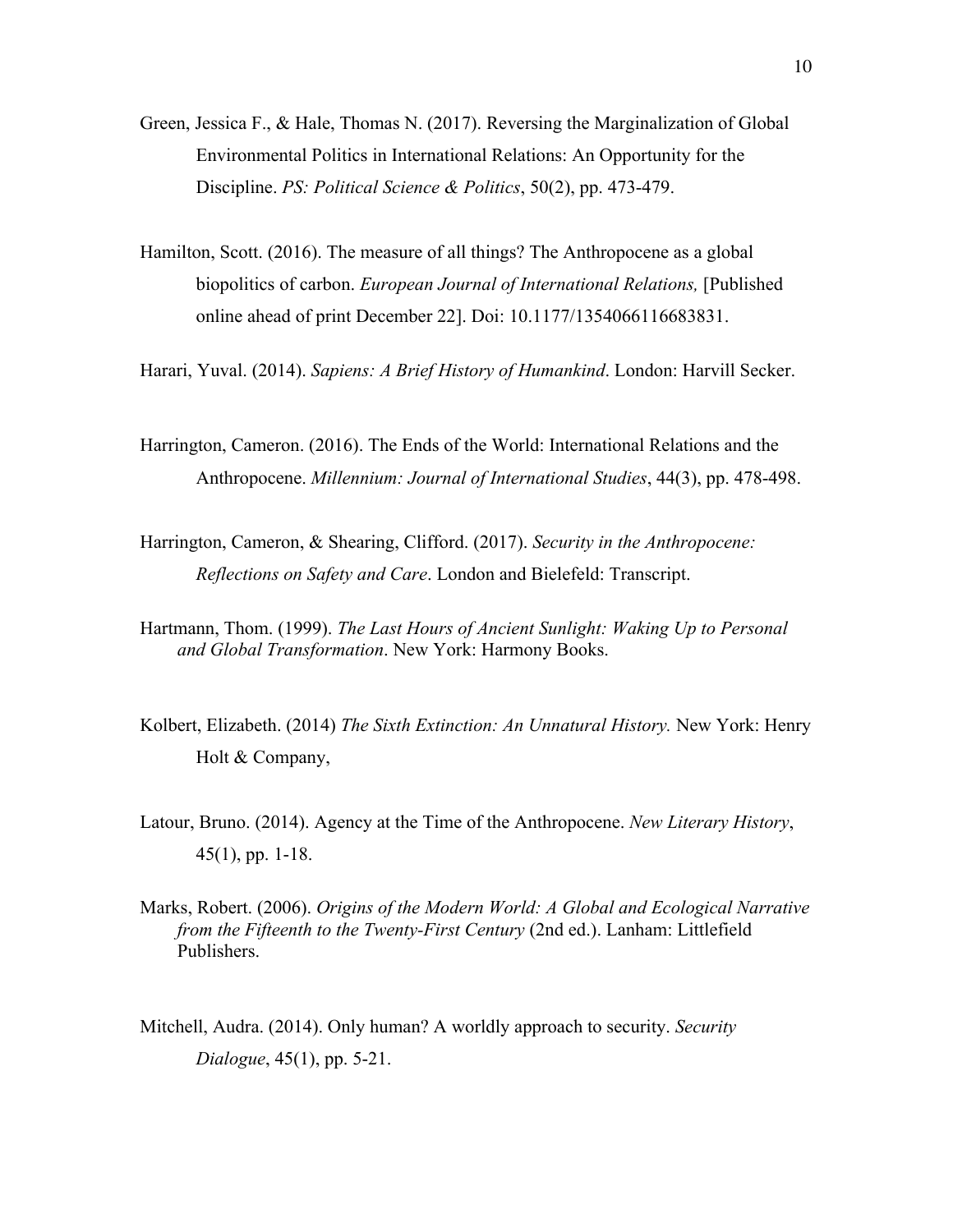- McLuhan, Marshall. (1974). At the moment of Sputnik the planet became a global theater in which there are no spectators but only actors." *Journal of Communication*, 24(1), pp. 48-58.
- National Aeronautics and Space Administration (NASA). (2017). NASA, NOAA DataShow 2016 Warmest Year on Record Globally.Retrieved from https://www.nasa.gov/press-release/nasa-noaa-data-show-2016-warmest-year-onrecord-globally.
- Neep, Daniel. (2016). State-Space beyond Territory: Wormholes, Gravitational Fields,and Entanglement. *Journal of Historical Sociology*. [Online before print 7 June 2016]. Pp. 1-30. DOI: 10.1111/johs.12126.
- Shearing, Clifford. (2015). Criminology and the Anthropocene. *Criminology and Criminal Justice,* 15(3), pp. 255–269.
- Steffen, Will, Broadgate, Wendy, Deutsch, Lisa, Gaffney, Owen, & Ludwig, Cornelia. (2015). The trajectory of the Anthropocene: The Great Acceleration. *The Anthropocene Review*, 2(1), pp. 81-98.
- Taffel, Sy, & Holm, Nicholas. (2017). Introduction: Ecological Crises, Nonhumans, and the Age of Man. *Ecological Entanglements in the Anthropocene: Working with Nature* pp. ix-xxv*.* London: Lexington Books..
- Wendt, Alexander. (2015). *Quantum Mind and Social Science: Unifying Physical and Social Ontology*. Cambridge: Cambridge University Press.
- World Meteorological Organization. (2017). WMO Statement on the State of the Global Climate in 2016. WMO No. 1189. Retrieved from